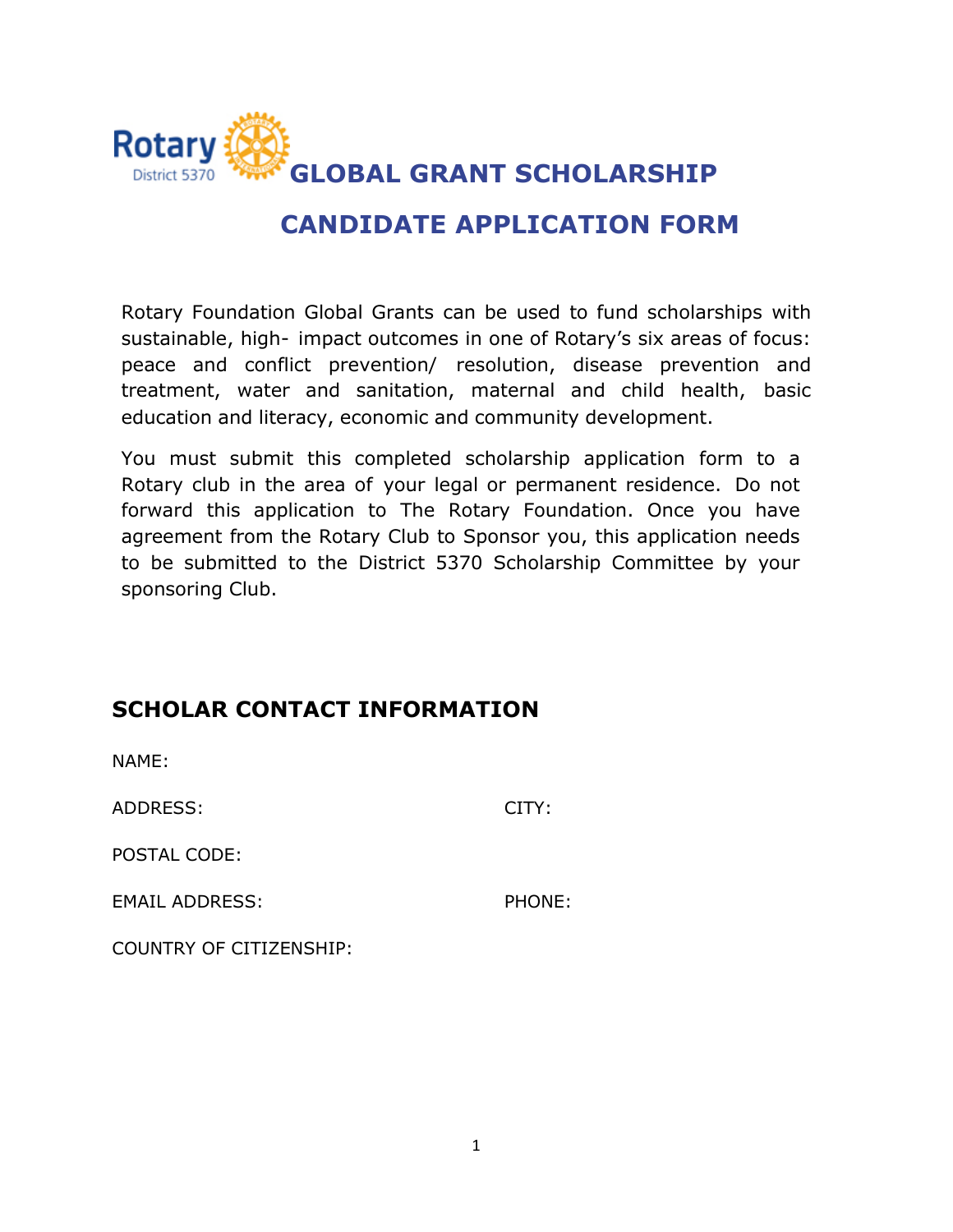## **EMERGENCY CONTACT INFORMATION:**

NAME: RELATIONSHIP:

ADDRESS: CITY:

POSTAL CODE:

EMAIL ADDRESS: PHONE:

## **TRAVEL INSURANCE CARRIER:**

NAME:

ADDRESS:

POLICY NUMBER:

# **LANGUAGE PROFICIENCY:**

List the languages you speak (including native language) and your proficiency level:

| Language: | Proficiency: |
|-----------|--------------|
| Language: | Proficiency: |
| Language: | Proficiency: |

## **EDUCATION:**

List the two educational institutions you have attended most recently:

| Name:           | Country:         |
|-----------------|------------------|
| Field of Study: | Degree received: |

Date: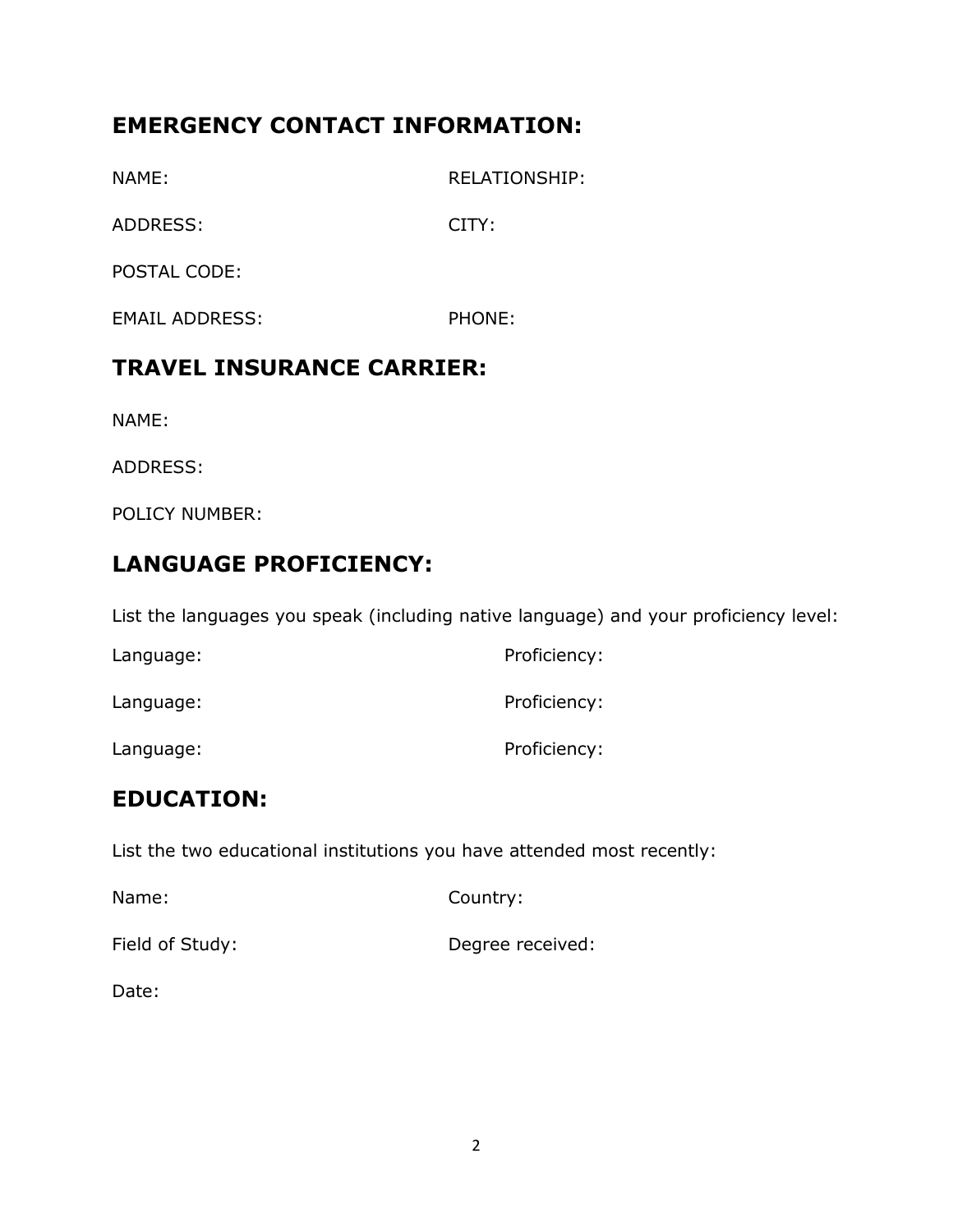*(second educational institution)* 

Name: Country:

Field of Study: Degree received:

Date:

### **ACADEMIC PROGRAM ENVISAGED:**

Name of Institution:

Location (city and country):

Institutions website (URL):

Academic Program:

Degree expected:

Official language(s):

Anticipated start date:

Anticipated end date: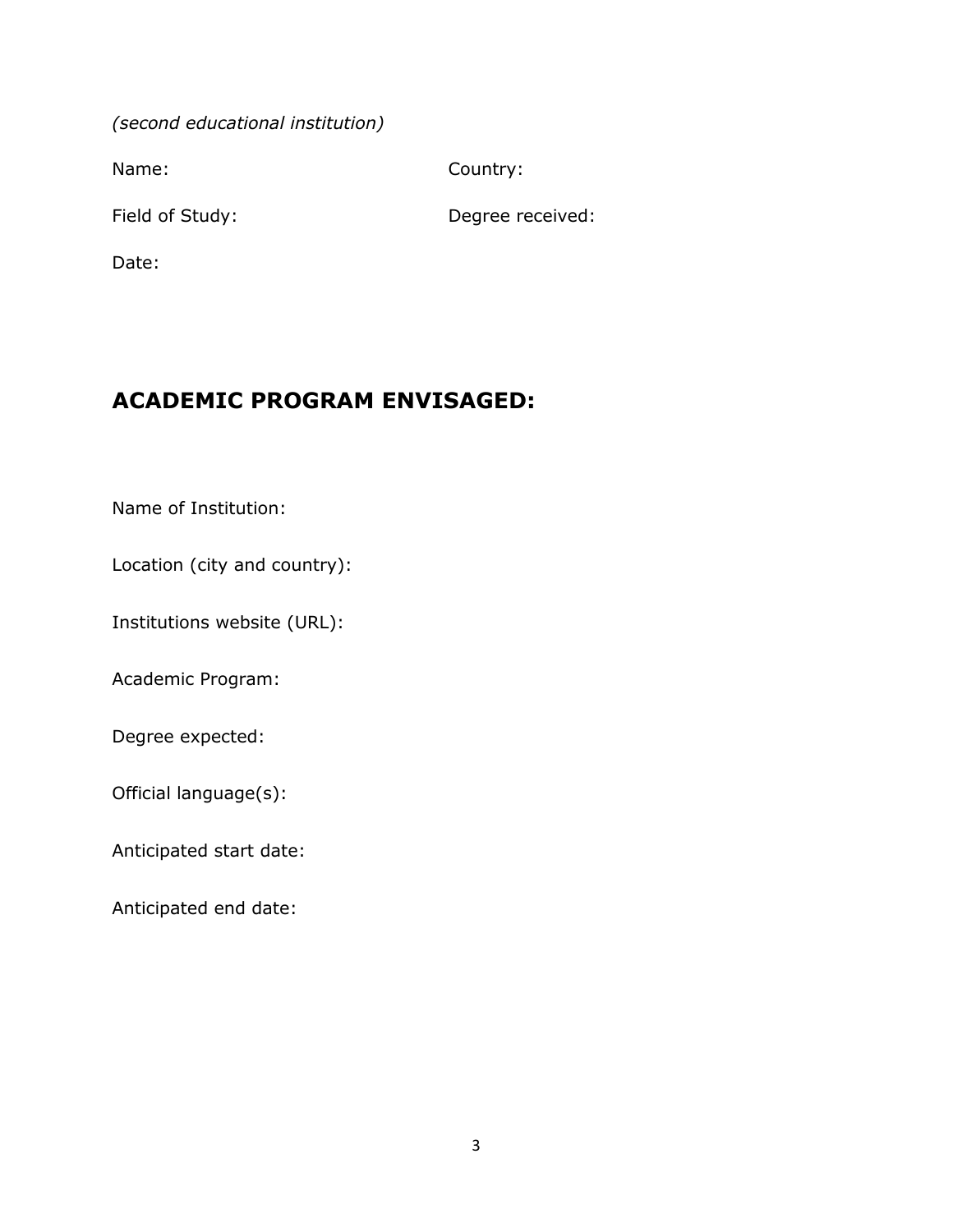Explain how your program of study relates to your selected area(s) of focus:

Provide a description of the program coursework, such as a list of the classes you plan to attend and any relevant links to further information about the program on the website. Add an extra page if needed: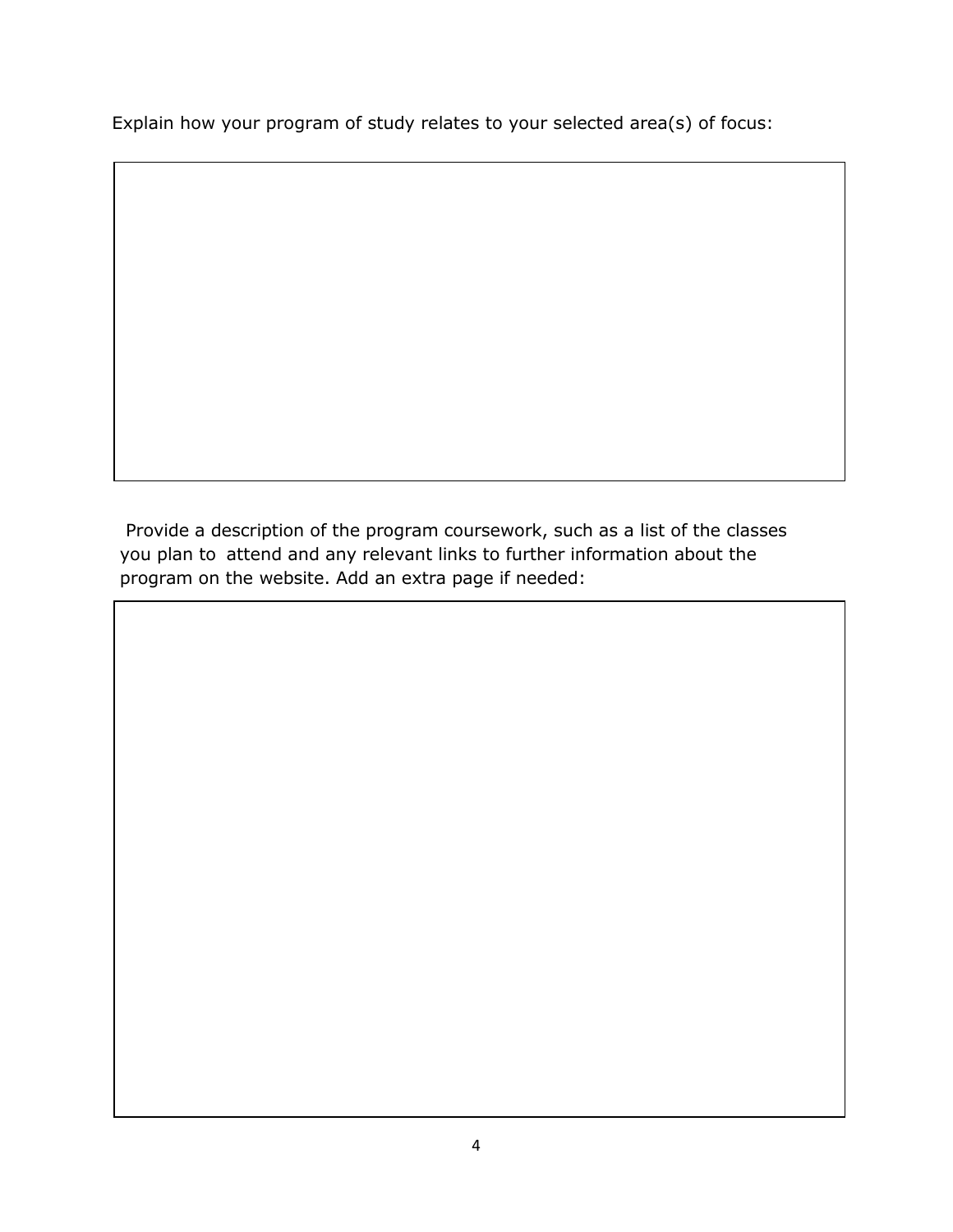What past education or experience has led to your interest in this particular program at this institution?

# **SUSTAINABILITY AND MEASURABILITY**

Describe your educational and professional goals, including your career plans, and how your chosen program of study will help to advance these goals.